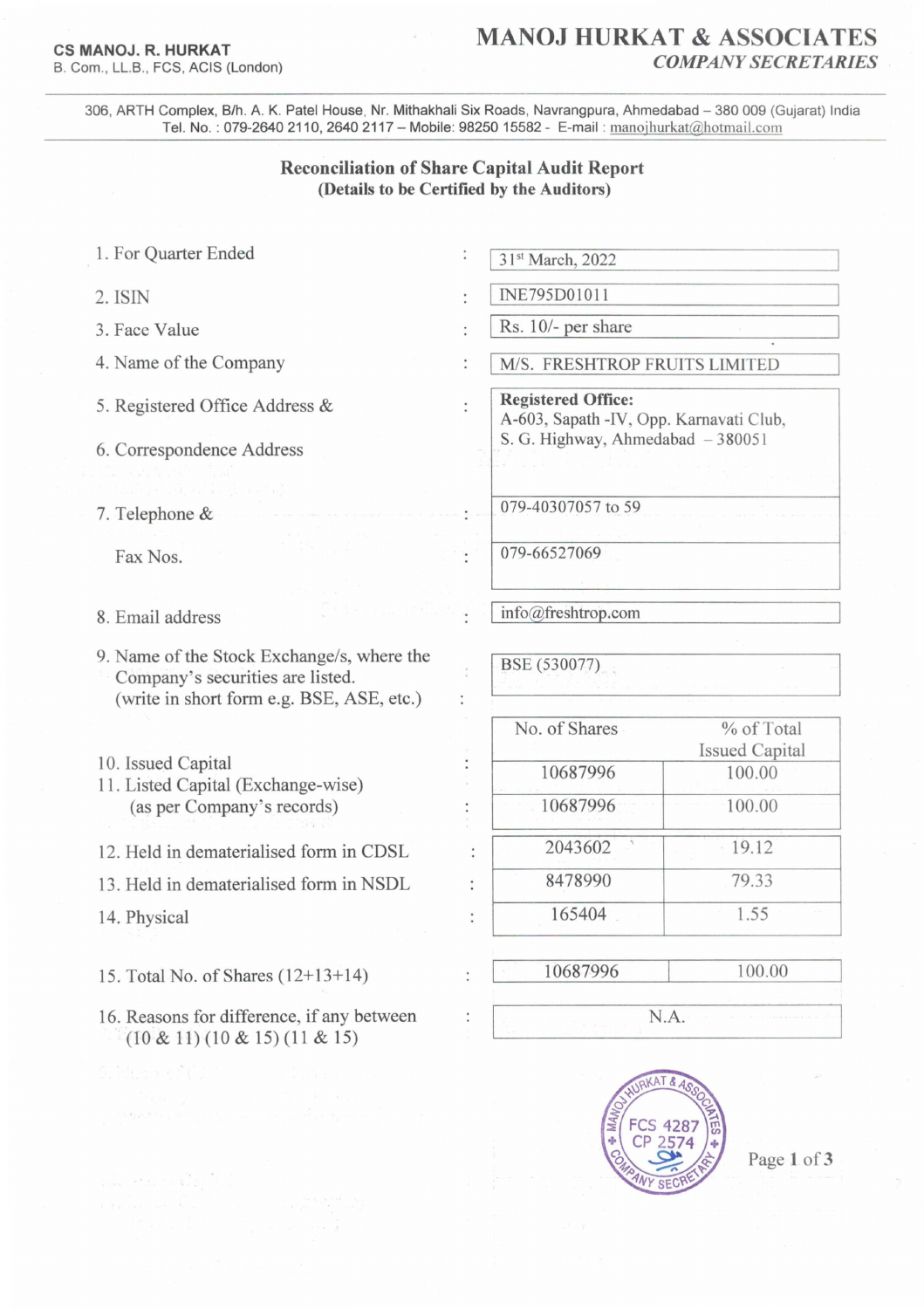306, ARTH Complex, B/h. A. K. Patel House, Nr. Mithakhali Six Roads, Navrangpura, Ahmedabad - 380 009 (Gujarat) India Tel. No.: 079-2640 2110, 2640 2117 - Mobile: 98250 15582 - E-mail: manojhurkat@hotmail.com

N.A.

17. Certifying the details of changes in Share Capital during the Quarter under Consideration as per Table below

| Particulars | No. of<br><b>Shares</b>  | Applied/not Listed on<br>applied for Stock<br>Listing | Exchange<br>(Specify) | Whether<br>to CDSL       | Whether<br>intimated intimated<br>to NSDL | In-principle<br>approval<br>pending<br>for<br>Stock Exchange |
|-------------|--------------------------|-------------------------------------------------------|-----------------------|--------------------------|-------------------------------------------|--------------------------------------------------------------|
|             |                          |                                                       | name)                 |                          |                                           | (Specify names)                                              |
|             | $\overline{\phantom{a}}$ | $\overline{\phantom{a}}$                              | N.A.                  | $\overline{\phantom{a}}$ |                                           | $\sim$                                                       |

\* Rights, Bonus, Preferential Issue, ESOPs, Amalgamation, Conversion, Buyback, Capital Reduction, forfeiture, Any other (To specify)

18. Register of Members is updated (Yes/No) If not, updated up to which date.

19. Reference of previous Quarter with Regards to **N.A.** excess dematerialised Shares, if any.

- 20. Has the Company resolved the matter mentioned in Point No. 19 above in the Current Quarter? If not, reasons, why?
- 21. Mention the total No. of Requests, if any, Conftrmed after 21 days and the total No. of Requests pending beyond 21 days with the reasons for delay. :

| Total No. of Demat Requests   | No. of Requests | No. of Shares | Reasons for delay |
|-------------------------------|-----------------|---------------|-------------------|
| Confirmed after 21 days       | NIL             | NIL.          | N.A.              |
| Pending for more than 21 days | NIL             | NIL           | N.A.              |

22. Name of Compliance Officer of the Company Telephone, Fax No. & Email ID of the Compliance officer of the Company

Mr. Rohit Rawat Company Secretary & Compliance Officer (w.e.f.  $1^{st}$  July, 2021)

As per Point 7 & 8



Page 2 of 3

N.A.

Yes